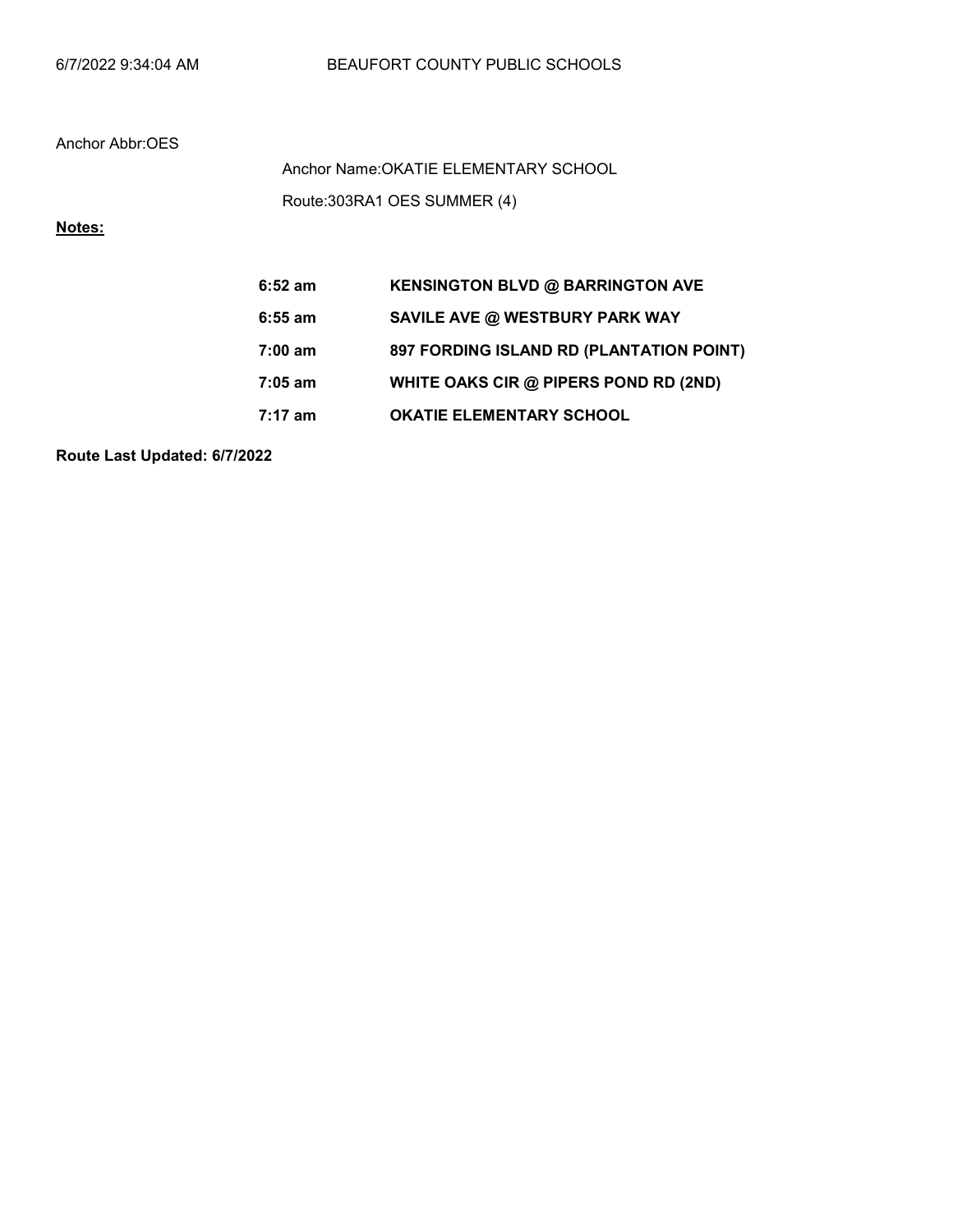Route:303RP1 OES SUMMER (4) Anchor Name:OKATIE ELEMENTARY SCHOOL

Notes:

|                        | $2:40 \text{ pm}$                   | <b>OKATIE ELEMENTARY SCHOOL</b>               |
|------------------------|-------------------------------------|-----------------------------------------------|
| >> WAIT UNTIL 02:45 PM | (IDLE FOR 5 MINUTES)<<<br>$2:45$ pm | <b>OKATIE ELEMENTARY SCHOOL</b>               |
|                        | $2:53$ pm                           | <b>ISLAND WEST DR @ DANIELS ISLAND WAY</b>    |
|                        | $2:57$ pm                           | WHITE OAKS CIR @ PIPERS POND RD (2ND)         |
|                        | $3:04$ pm                           | <b>KENSINGTON BLVD @ BARRINGTON AVE</b>       |
|                        | $3:06$ pm                           | 76 REGENT AVE (POOL)                          |
|                        |                                     | >> TURN AROUND AT <<                          |
|                        | $3:10$ pm                           | 897 FORDING ISLAND RD (PLANTATION POINT)      |
|                        | $3:13$ pm                           | <b>17 GOETHE RD (KIDS COLLEGE)</b>            |
|                        |                                     | >> TURN AROUND AT <<                          |
|                        | $3:21 \text{ pm}$                   | 100 H.E. MCCRACKEN CIR (B&G CLUB OF BLUFFTON) |

Route Last Updated: 6/6/2022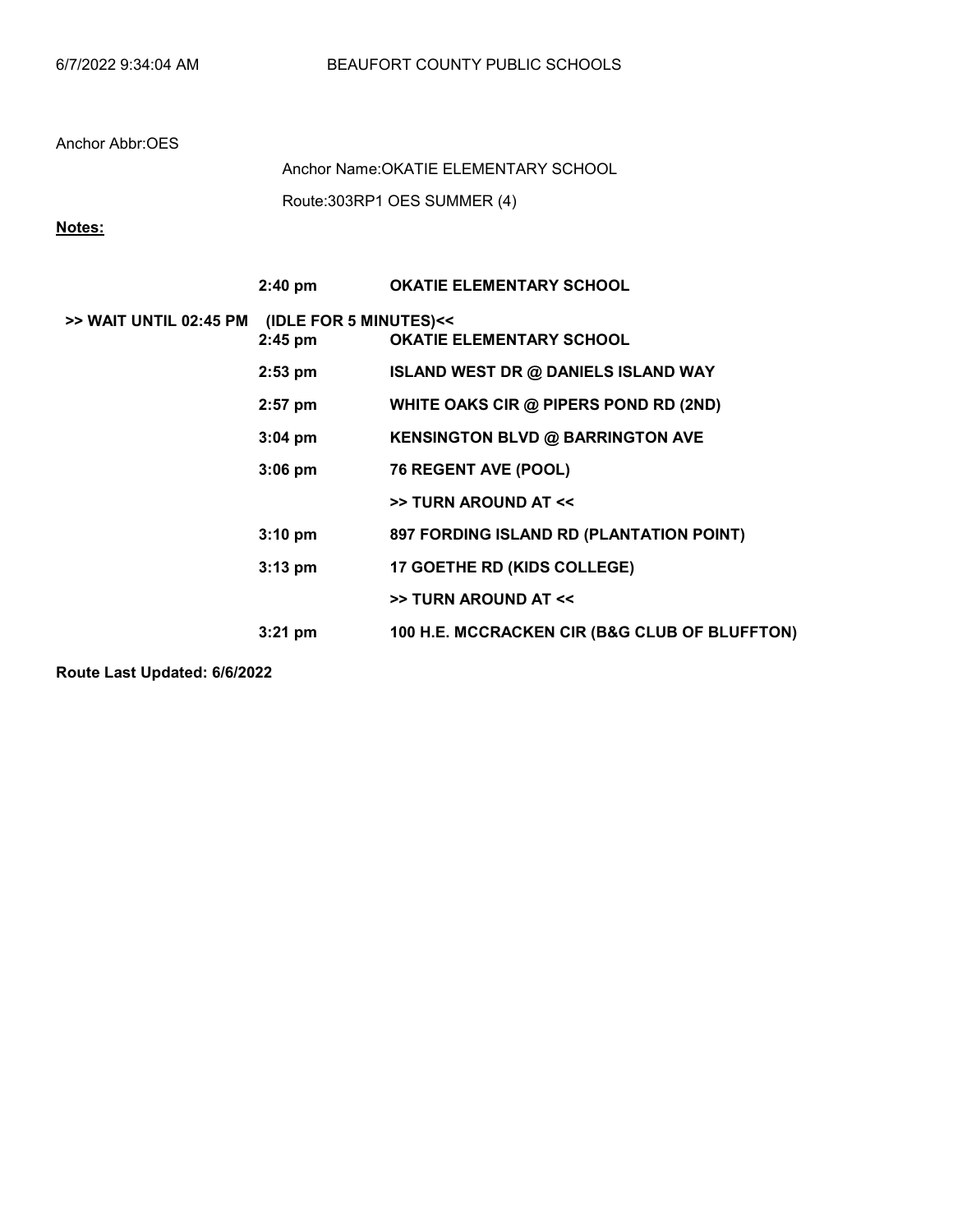Route:304RA1 OES SUMMER (4) Anchor Name:OKATIE ELEMENTARY SCHOOL

## Notes:

| $6:38$ am         | UNIVERSITY PKY@SYLLABUS LN                   |
|-------------------|----------------------------------------------|
| $6:40$ am         | UNIVERSITY PKY @ LAKE PARK WAY               |
| $6:43$ am         | <b>311 COLUMBIA LN</b>                       |
| $6:56$ am         | RIVERS END DR @ OTTER CREEK DR               |
| $7:00 \text{ am}$ | <b>OLDFIELD WAY @ INDIGO PLANTATION</b>      |
|                   | >> TURN AROUND AT <<                         |
| $7:04 \text{ am}$ | OLD TOWNE RD @ OLD TOWNE DR (OLD FIELD MEWS) |
| $7:09 \text{ am}$ | 66 CALLAWASSIE DR (GASTON PLANTATION RD      |
| $7:15 \text{ am}$ | <b>CHECHESSEE RD @ WATERS AVE</b>            |
| 7:27 am           | <b>OKATIE ELEMENTARY SCHOOL</b>              |

Route Last Updated: 6/7/2022